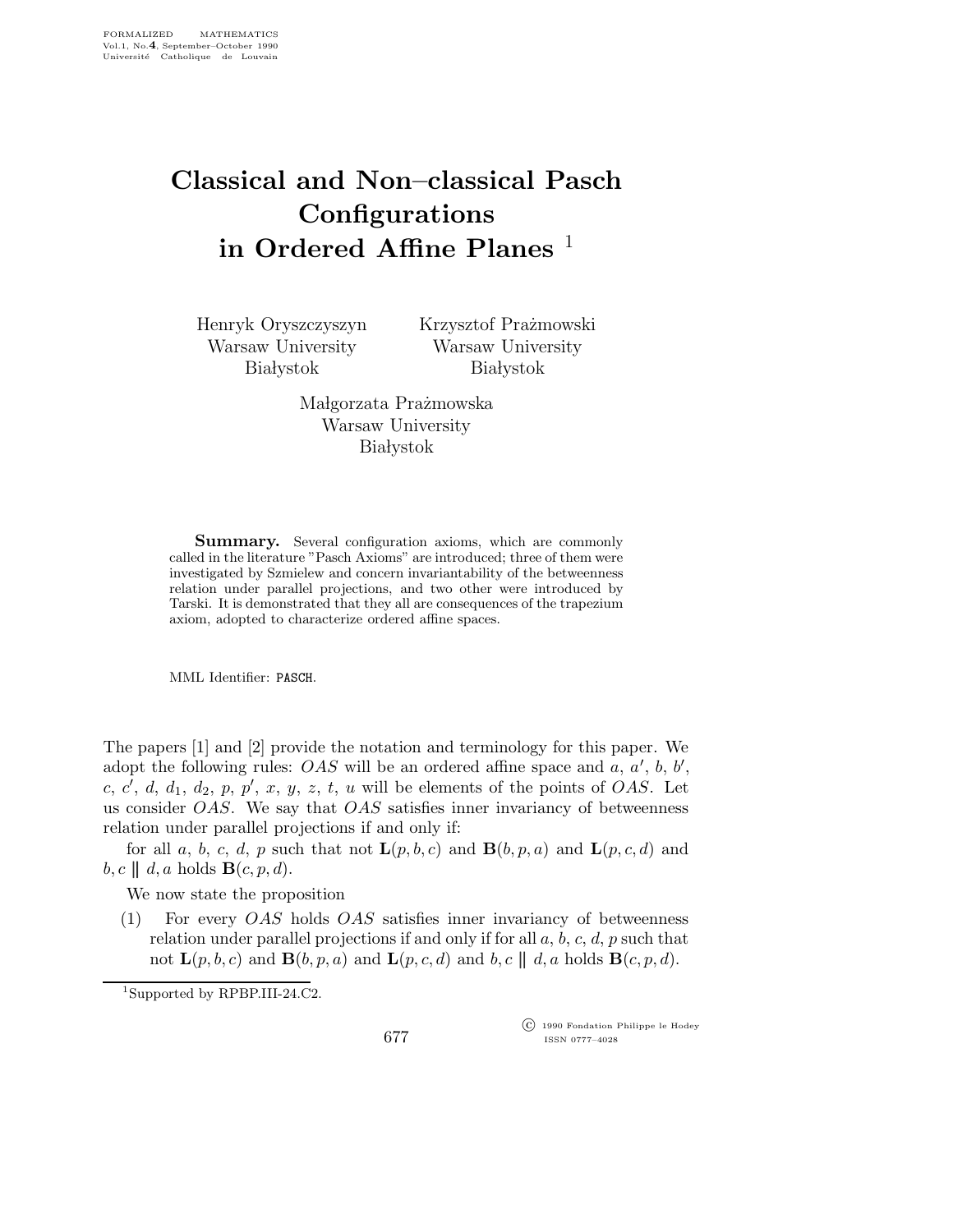Let us consider *OAS*. We say that *OAS* satisfies outer invariancy of betweenness relation under parallel projections if and only if:

for all a, b, c, d, p such that  $\mathbf{B}(p,b,c)$  and  $\mathbf{L}(p,a,d)$  and a, b  $||c,d|$  and not  $\mathbf{L}(p,a,b)$  holds  $\mathbf{B}(p,a,d)$ .

We now state the proposition

(2) For every OAS holds OAS satisfies outer invariancy of betweenness relation under parallel projections if and only if for all  $a, b, c, d, p$  such that  $\mathbf{B}(p,b,c)$  and  $\mathbf{L}(p,a,d)$  and  $a,b \parallel c,d$  and not  $\mathbf{L}(p,a,b)$  holds  $\mathbf{B}(p,a,d)$ .

Let us consider *OAS*. We say that *OAS* satisfies general invariancy of betweenness relation under parallel projections if and only if:

for all a, b, c, a', b', c' such that not  $\mathbf{L}(a, b, a')$  and  $a, a' \parallel b, b'$  and  $a, a' \parallel c, c'$ and  $\mathbf{B}(a, b, c)$  and  $\mathbf{L}(a', b', c')$  holds  $\mathbf{B}(a', b', c')$ .

We now state the proposition

(3) For every OAS holds OAS satisfies general invariancy of betweenness relation under parallel projections if and only if for all  $a, b, c, a', b', c'$ such that not  $\mathbf{L}(a, b, a')$  and  $a, a' \parallel b, b'$  and  $a, a' \parallel c, c'$  and  $\mathbf{B}(a, b, c)$  and  $\mathbf{L}(a',b',c')$  holds  $\mathbf{B}(a',b',c')$ .

Let us consider OAS. We say that OAS satisfies outer form of Pasch' Axiom if and only if:

for all a, b, c, d, x, y such that  $\mathbf{B}(a,b,d)$  and  $\mathbf{B}(b,x,c)$  and not  $\mathbf{L}(a,b,c)$ there exists y such that  $\mathbf{B}(a,y,c)$  and  $\mathbf{B}(y,x,d)$ .

The following proposition is true

(4) For every OAS holds OAS satisfies outer form of Pasch' Axiom if and only if for all a, b, c, d, x, y such that  $B(a, b, d)$  and  $B(b, x, c)$  and not  $\mathbf{L}(a,b,c)$  there exists y such that  $\mathbf{B}(a,y,c)$  and  $\mathbf{B}(y,x,d)$ .

Let us consider *OAS*. We say that *OAS* satisfies inner form of Pasch' Axiom if and only if:

for all a, b, c, d, x, y such that  $\mathbf{B}(a,b,d)$  and  $\mathbf{B}(a,x,c)$  and not  $\mathbf{L}(a,b,c)$ there exists y such that  $\mathbf{B}(b, y, c)$  and  $\mathbf{B}(x, y, d)$ .

The following proposition is true

(5) For every OAS holds OAS satisfies inner form of Pasch' Axiom if and only if for all a, b, c, d, x, y such that  $B(a, b, d)$  and  $B(a, x, c)$  and not  $\mathbf{L}(a,b,c)$  there exists y such that  $\mathbf{B}(b,y,c)$  and  $\mathbf{B}(x,y,d)$ .

Let us consider *OAS*. We say that *OAS* satisfies Fano Axiom if and only if: for all a, b, c, d such that a,b  $\parallel c, d$  and a,c  $\parallel b, d$  and not  $\mathbf{L}(a, b, c)$  there exists x such that  $\mathbf{B}(a,x,d)$  and  $\mathbf{B}(b,x,c)$ .

We now state a number of propositions:

- (6) For every *OAS* holds *OAS* satisfies Fano Axiom if and only if for all  $a$ , b, c, d such that a, b  $\parallel c, d$  and a, c  $\parallel b, d$  and not  $\mathbf{L}(a,b,c)$  there exists x such that  $\mathbf{B}(a,x,d)$  and  $\mathbf{B}(b,x,c)$ .
- (7) If  $b, p \parallel p, c$  and  $p \neq c$  and  $b \neq p$ , then there exists d such that  $a, p \parallel p, d$ and  $a, b \parallel c, d$  and  $c \neq d$  and  $p \neq d$ .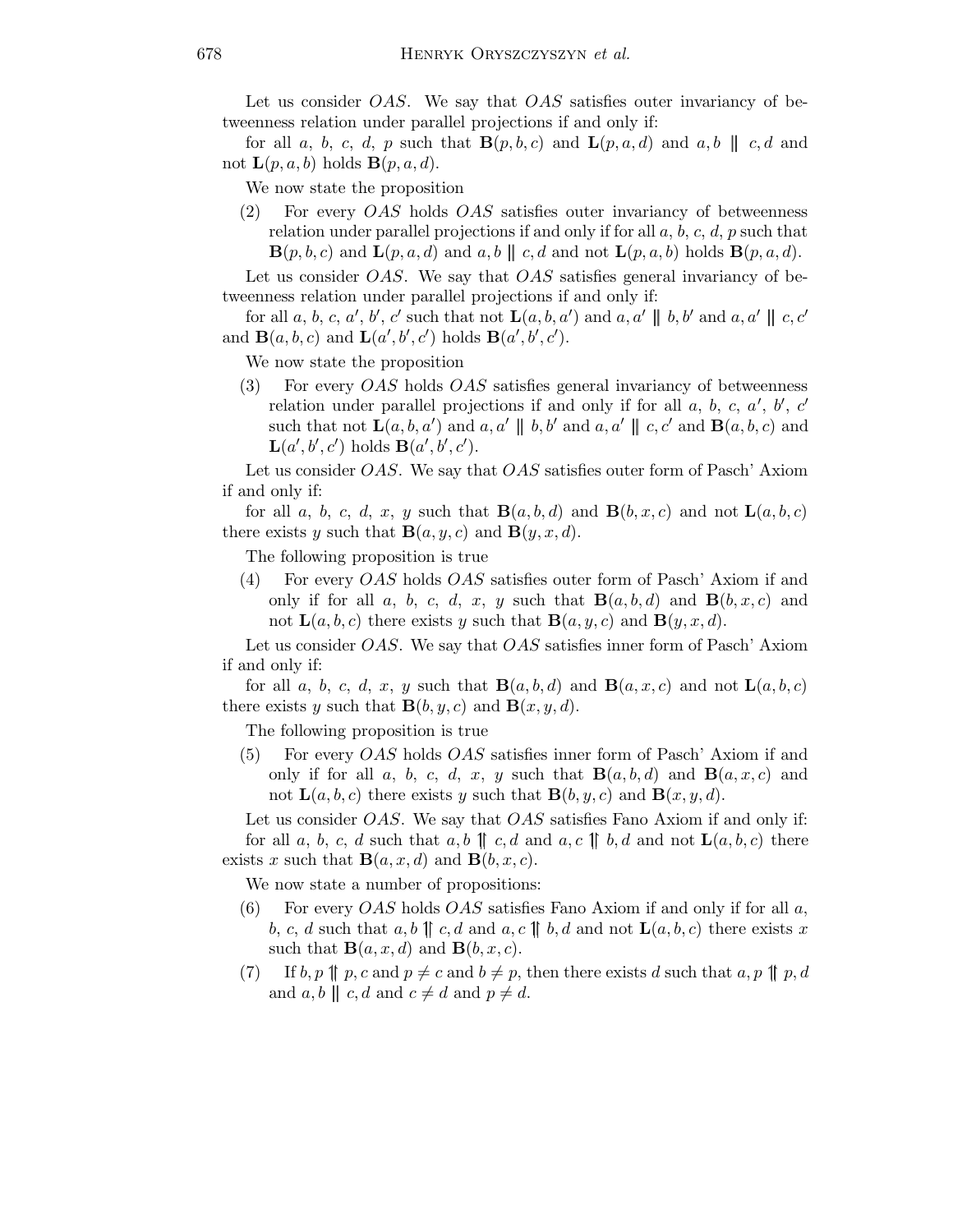- (8) If p, b  $\parallel p, c$  and  $p \neq c$  and  $b \neq p$ , then there exists d such that p, a  $\parallel p, d$ and  $a, b \parallel c, d$  and  $c \neq d$ .
- (9) If p,b || p,c and  $p \neq b$ , then there exists d such that p,a || p,d and  $a, b \parallel c, d.$
- (10) If  $z, x \parallel x, t$  and  $x \neq z$ , then there exists u such that  $y, x \parallel x, u$  and  $y, z \parallel t, u.$
- (11) If not  $\mathbf{L}(p,a,b)$  and  $\mathbf{L}(p,b,c)$  and  $\mathbf{L}(p,a,d_1)$  and  $\mathbf{L}(p,a,d_2)$  and  $a,b$  $c, d_1$  and  $a, b \parallel c, d_2$ , then  $d_1 = d_2$ .
- (12) If not  $\mathbf{L}(a,b,c)$  and  $a,b \parallel c,d_1$  and  $a,b \parallel c,d_2$  and  $a,c \parallel b,d_1$  and  $a, c \parallel b, d_2$ , then  $d_1 = d_2$ .
- (13) If not  $\mathbf{L}(p,b,c)$  and  $\mathbf{B}(b,p,a)$  and  $\mathbf{L}(p,c,d)$  and  $b,c \parallel d,a$ , then  $\mathbf{B}(c,p,d)$ .
- (14) OAS satisfies inner invariancy of betweenness relation under parallel projections.
- (15) If  $\mathbf{B}(p,b,c)$  and  $\mathbf{L}(p,a,d)$  and  $a,b \parallel c,d$  and not  $\mathbf{L}(p,a,b)$ , then  $\mathbf{B}(p,a,d)$ .
- (16) OAS satisfies outer invariancy of betweenness relation under parallel projections.
- (17) If not  $\mathbf{L}(a, b, a')$  and  $a, a' \parallel b, b'$  and  $a, a' \parallel c, c'$  and  $\mathbf{B}(a, b, c)$  and  $\mathbf{L}(a',b',c')$ , then  $\mathbf{B}(a',b',c')$ .
- (18) OAS satisfies general invariancy of betweenness relation under parallel projections.
- (19) If not  $\mathbf{L}(p,a,b)$  and  $a,p \parallel p,a'$  and  $b,p \parallel p,b'$  and  $a,b \parallel a',b'$ , then  $a, b \parallel b', a'$ .
- (20) If not  $\mathbf{L}(p,a,a')$  and p,a  $\parallel p,b$  and p,a'  $\parallel p,b'$  and a,a'  $\parallel b,b'$ , then  $a, a' \parallel b, b'.$
- (21) If not  $\mathbf{L}(p,a,b)$  and p, a || b, c and p, b || a, c, then p, a || b, c and  $p, b \parallel a, c.$
- (22) If  $\mathbf{B}(p,c,b)$  and c,d  $\parallel b,a$  and p,d  $\parallel p,a$  and not  $\mathbf{L}(p,a,b)$  and  $p \neq c$ , then  $\mathbf{B}(p,d,a)$ .
- (23) If  $\mathbf{B}(p,d,a)$  and c, d  $\parallel$  b, a and p, c  $\parallel$  p, b and not  $\mathbf{L}(p,a,b)$  and  $p \neq c$ , then  $\mathbf{B}(p,c,b)$ .
- (24) If not  $\mathbf{L}(p,a,b)$  and p, b  $\parallel p, c$  and b, a  $\parallel c, d$  and  $\mathbf{L}(a,p,d)$  and  $p \neq d$ , then not  $\mathbf{B}(a,p,d)$ .
- (25) If p,b  $\parallel p, c$  and  $b \neq p$ , then there exists x such that p,a  $\parallel p, x$  and  $b, a \parallel c, x.$
- (26) If  $\mathbf{B}(p,c,b)$ , then there exists x such that  $\mathbf{B}(p,x,a)$  and b, a  $\parallel c,x$ .
- (27) If  $p \neq b$  and  $\mathbf{B}(p,b,c)$ , then there exists x such that  $\mathbf{B}(p,a,x)$  and  $b, a \parallel c, x.$
- (28) If not  $\mathbf{L}(p,a,b)$  and  $\mathbf{B}(p,c,b)$ , then there exists x such that  $\mathbf{B}(p,x,a)$ and  $a, b \parallel x, c$ .
- (29) There exists x such that  $a, x \parallel b, c$  and  $a, b \parallel x, c$ .